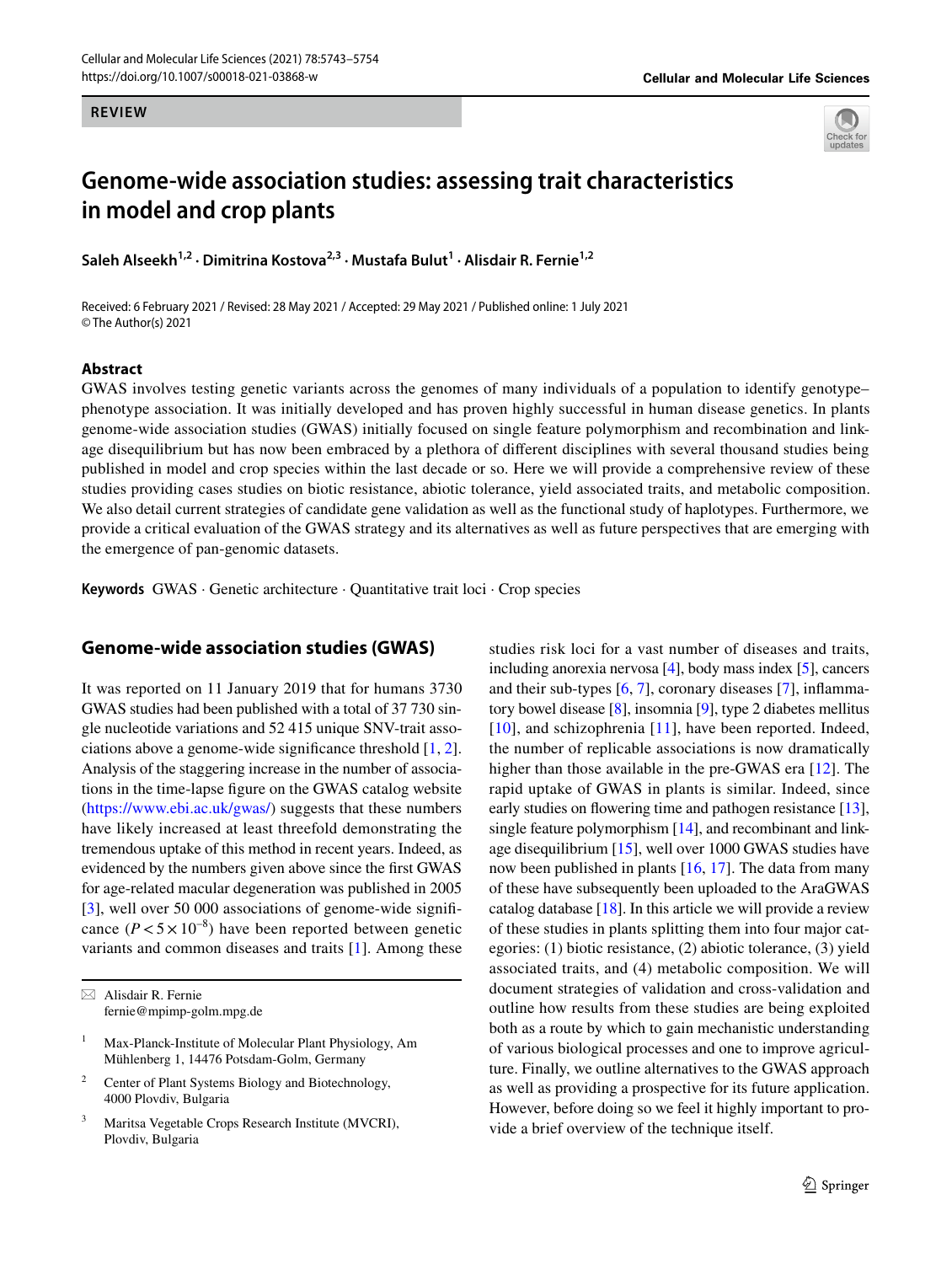#### **The GWAS approach**

The aim of GWAS is exceedingly simple—namely to detect association between allele or genotype frequency and trait status. The frst step of such analysis is to identify the traits to be scored and select an appropriate study population considering both the size of the population and the amounts of genetic and trait variance that it possesses (Fig. [1](#page-1-0)). Depending on whether using a novel population or one that is already well studied genotyping may or may not be necessary. It can be carried out using single nucleotide polymorphism (SNP) arrays combined with imputation [[19\]](#page-8-18) or via whole-genome sequencing [[2](#page-8-1)]. Association tests are then used to identify genomic regions that associate with the variance of the phenotype of interest at

genome-wide signifcance with meta-analysis often used to increase the statistical power to detect associations. The frst GWAS was performed by Klein et al. [\[3\]](#page-8-2), who identifed a variant of the Complement Factor H gene as being strongly associated with age-related macular degeneration. Within the last 15 years it has been powerful in dissecting the genetic basis for variation in a range of complex phenotypes including disease in humans and animals and physiological and agronomic traits in plants [\[20–](#page-8-19)[26](#page-8-20)]. That said population structure and unequal relatedness between individuals can result in spurious associations and thereby false discoveries. To combat this problem considerable effort has been made to statistically account for population structure [\[27,](#page-8-21) [28](#page-8-22)]. For example, in mixed linear models (MLM), population stratifcation is ftted as a fxed efect, while kinship among individuals is incorporated via the



<span id="page-1-0"></span>**Fig. 1** A schematic view of GWAS in plants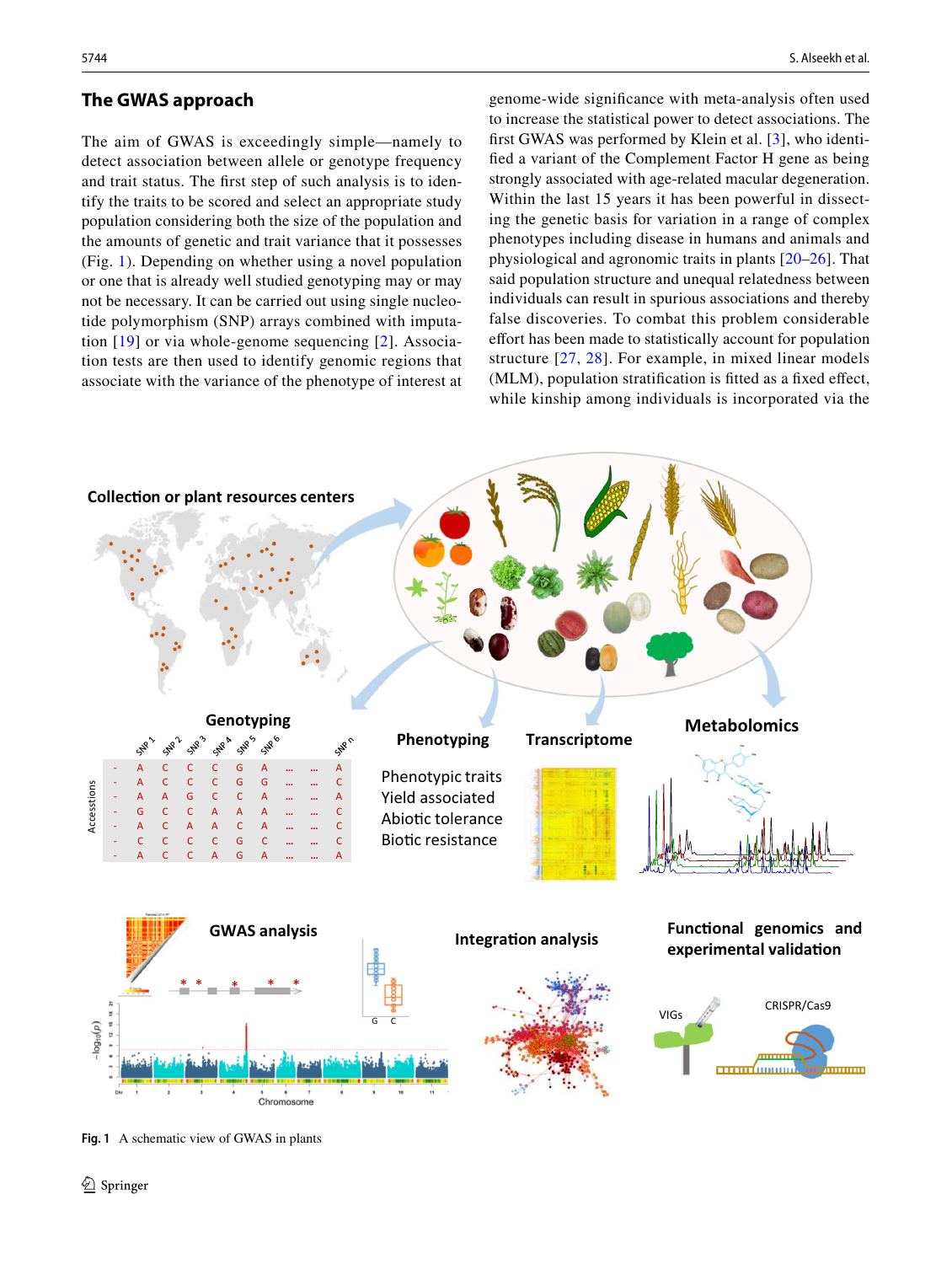variance–covariance structure of the random efect for the individual [\[29,](#page-8-23) [30\]](#page-8-24). Indeed the MLM method is now frmly established in GWAS since it has proven efective in correcting for the infation of small genetic efects and controlling bias caused by population structure. Generally such models are carried out with single-locus test, however, multi-locus mixed models have been developed which perform well [[31](#page-8-25), [32](#page-8-26)]. While also commonly used single nucleotide polymorphism (SNP)-based GWAS suffers from oft-overlooked interactions between SNPs within a gene and also weak signals aggregating within related SNP sets [[33](#page-8-27)]. To limit such problems, haplotype-based GWAS and gene-based GWAS have been developed which has high statistical power to identify causal haplotypes and demonstrated to be able to identify new candidates for complex traits albeit being less capable of detecting QTL than SNP-based GWAS especially so for rare alleles [[34](#page-8-28)[–36\]](#page-8-29). All these methods are based on the assumption that phenotype and marked efects follow a normal distribution. Two further developments are worthy of note. The Anderson Darling test is a complementary method, which is particularly useful for moderate effect loci or rare variants and with abnormal phenotype distribution [[37\]](#page-8-30) while statistics-based fne-mapping strategies have also been developed [[38](#page-8-31)].

Initial excitement surrounding GWA cooled considerably on the appreciation of the above-mentioned facts that GWAS loci often have small effect sizes and explain only a modest proportion of heritability [\[39](#page-8-32)]. However, this missing heritability is, at least as long as large and varied populations as used, in fact rather small. What is clear is that the larger the population and the larger the number of SNPs the greater the chance of a successful result with empirical evidence demonstrating that for each complex trait there is a threshold sample size above which the rate of locus discovery accelerates in GWAS [\[40](#page-8-33), [41\]](#page-8-34). It is important to note, however, that the value of biological insight gained from GWAS is in no way proportional to the strength of association, a fact that provides a strong argument for the value of fnding subtle associations in ever larger sample sizes [[42](#page-8-35)]. As stated above genetic variants can be genotyped in many diferent ways but by far the most predominant are SNP arrays and whole-genome sequencing (see Fig. [1\)](#page-1-0). Given the lowering sequencing costs the latter is beginning to become more frequent. The advantages of SNP arrays, other than their lower costs are the fact that it is highly accurate with a wellestablished pipeline for analysis. By contrast, although less accurate and more expensive whole-genome sequencing provides coverage also of rare variants and even if the sample size is large enough ultra-rare variants. In addition fne mapping is easier with whole-genome sequencing, however, these advantages come at the cost of higher computational costs including a higher multiple testing burden [\[2](#page-8-1)]. To offset some of the limitations of SNP-based GWAS sophisticated tools for genotype imputation have been developed which allow genotypes or untyped variants to be predicted. If the size of the reference panel is large enough and a subset is well sequenced this imputation has been demonstrated to be highly reliable [\[43](#page-8-36), [44\]](#page-8-37). Given this fact it is not surprising that both approaches currently retain utility. However, whole-genome sequencing is the gold standard in GWAS [[45–](#page-8-38)[47\]](#page-8-39) and has the potential to resolve many of the limitations of the method (for example the identifcation of missed signals, accounting for population stratifcation, identifcation of ultra-rare mutations as well as gene–gene and geneenvironment interactions and to explain even more of the missing heritability). We will discuss this in detail when we compare GWAS with other strategies to link genotype with phenotype in *Limitations of GWAS an alternative approaches to GWAS* below. Having provided a general introduction to the approach above we will, use early case studies in Arabidopsis that span a wide range of phenotypic traits to illustrate it in detail below before providing a more comprehensive overview of its use in other species.

#### **Early studies of GWAS in Arabidopsis**

As for many studies in the last 40 years the initial applications of GWAS in plants were in Arabidopsis. The very earliest studies focused on single feature polymorphism [[14\]](#page-8-13) and recombination and linkage disequilibrium [\[15\]](#page-8-14), but a far more diverse range of phenotypes have been studied in the interim. The study of Borevitz et al. used hybrization to a microrarray as a means to assess genomic DAN diversity of 23 ecotypes in comparison to the reference ecotype Col0 allowing assessment of over 77 000 single feature polymorphisms [\[14](#page-8-13)]. Similarly, that of Kim et al. analyzed linkage disequilibrium in a sample of 19 Arabidopsis accessions using approximately 350 000 non-singleton SNPs demonstrating the presence of clear recombination hotspots in intergenic regions [[15](#page-8-14)]. Currently, in Arabidopsis results of>400 GWAS covering an exhausting range of phenotypes are curated in the AraGWAS catalog [[18\]](#page-8-17). To highlight a few recent studies we will focus on growth, metabolism, defense, and evolution of tolerance to abiotic stress [\[48](#page-9-0)–[52\]](#page-9-1). Growth and metabolism have been evaluated in association with enzyme activities of primary metabolism [[48](#page-9-0)], while primary [[51](#page-9-2)] and secondary metabolite contents [[49,](#page-9-3) [50\]](#page-9-4) have also been studied via the use of metabolomics approaches. All of these studies have provided greater insight into the interplay between metabolism and growth on one hand and defense on the other [\[53\]](#page-9-5), with both diference in the levels of defense metabolites and altered alleles of ACCEL-ERATED CELL DEATH6 suggesting a trade-off between metabolism and defense. Abiotic stress has also been much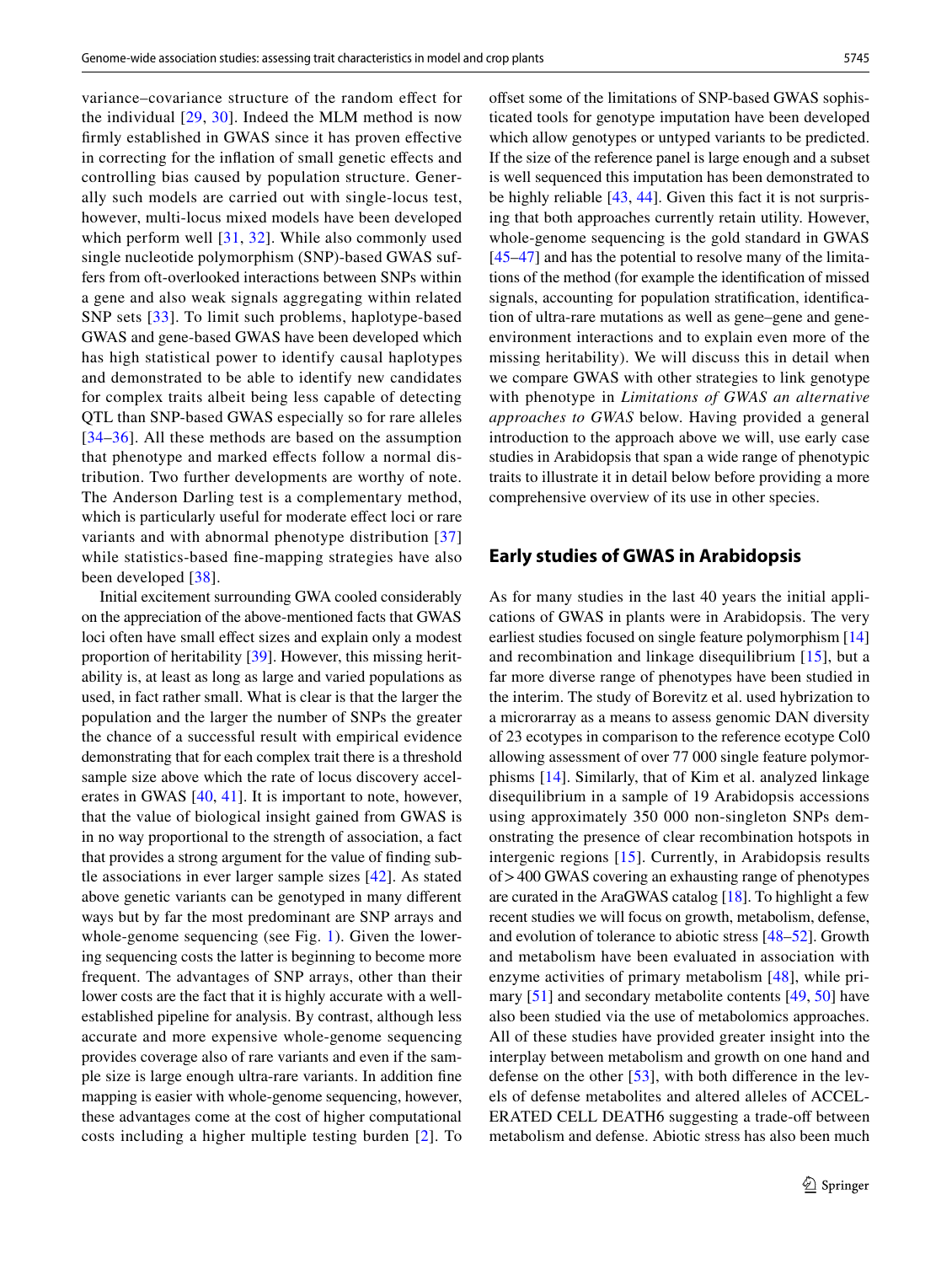studied in Arabidopsis populations with the recent tourde-force work of Exposito-Alonso representing a beautiful example of the power of this approach [[52\]](#page-9-1). These authors evaluated 517 Arabidopsis ecotypes grown in Spain and Germany simulating high and low precipitation at each site quantifying survival and fecundity and thereafter performing a GWAS in the quantified selection coefficients. They observed that a signifcant proportion of the climate-driven natural selection was predictable form signatures of local adaptation since genetic variants were found in geographical areas with climates more similar to the experimental sites were positively selected. These data thus allowed them to forecast that with the increased frequency of drought and temperature in Europe such positive selection will sweep Northwards across Europe.

While the above studies represent impressive proof-ofconcept studies and additionally greatly refned our understanding of the genotype-to-phenotype interface  $[16]$  $[16]$ , as we will detail in the following sections it has been adopted in cereal crops (rice [[22](#page-8-40), [54\]](#page-9-6) maize [[55](#page-9-7), [56](#page-9-8)], wheat [[57](#page-9-9)] and barley  $[58]$ ) as well as soybean  $[59–61]$  $[59–61]$  $[59–61]$ , cotton  $[62, 63]$  $[62, 63]$  $[62, 63]$  $[62, 63]$  $[62, 63]$ , tomato [\[25,](#page-8-41) [26\]](#page-8-20), cucumber [[64,](#page-9-15) [65](#page-9-16)], sesame [[66](#page-9-17)], peanut [\[67\]](#page-9-18), peach [[68\]](#page-9-19), melon [\[69\]](#page-9-20), tea [[70](#page-9-21)], and lettuce [[71,](#page-9-22) [72](#page-9-23)]. As we will elaborate in the next four sections, these studies, alongside the purpose-developed populations, catalogs of allelic variants, and corresponding genotype–phenotype associations, provide unprecedented resources for understanding crop functional genomics [[33](#page-8-27)].

## **Adoption of GWAS in crop species (i) biotic resistance**

 In the above section we have detailed some studies evaluating biotic stress in Arabidopsis. In crops this is of massive importance with 20–40% yield losses predicted to be caused by biotic interactions annually. While considerable success has been made by breeding efforts—notably the introgression of wild species alleles conferring resistance [\[73,](#page-9-24) [74](#page-9-25)]. Critically the collection of broad populations for, among others, the species listed above renders GWAS, an attractive approach for the identifcation of further genes of interest for this purpose. As can be seen in Supplementary Table 1, there are already a vast number of such studies covering many species. Here, we will highlight only the few summarized in Table [1](#page-4-0).

Starting with studies in our major cereals we will describe two studies each for maize and wheat and one for rice before highlighting the possible value of this approach in two less studied crops. The frst study in maize used the nested association mapping population to identify 32 QTL with small additive effects on southern leaf blight with many being within or near genes previously shown to be

involved in plant disease resistance [[56](#page-9-8)]. More recently, GWAS revealed that the F-Box protein ZmFBL41 which interacts with ZmCAD encoding the terminal enzyme of the monolignol pathway which if active restricts lesion expansion [[75\]](#page-9-26). Similarly, in a GWAS-based study in rice Li et al. found a natural allele of a  $C_2$ -H<sub>2</sub> type transcription factor that confers broad spectrum resistance. Haplotype analysis (which we will return to it below), revealed that this allele exists in 10% of accessions of rice. This allelic variance was associated to an inhibition of  $H_2O_2$  degradation which the authors postulate is responsible for the observed resistance. In Emmer wheat stripe resistance loci that were associated with feld resistance in multiple environments with more than half of these representing novel candidate genes that were not found in linkage mapping studies [\[76](#page-9-27)]. Meanwhile, a recent large-scale study in 2 300 bread wheat accessions was used to investigate leaf-, stem-, and stripe-rust diseases with both single- and multi-trait GWAS being applied [\[77](#page-9-28)]. Importantly, both studies revealed the utility of small efect QTL in achievement of durable resistance.

Of the less studied species, we would highlight two cassava which is actually the fourth largest crop in terms of production globally [\[78](#page-9-29)] and pigeonpea an important smallholder crop in India and Africa [[79\]](#page-9-30). For cassava GWAS for cassava mosaic disease and cassava green mite severity were carried out identifying several novel and previously reported associations. For pigeonpea a pangenome was recently published based on 89 accessions and this will surely be a fantastic resource for future studies. Indeed, since so many natural populations are now established it would seem likely that their use as well as those of biparental and multi-parental populations will likely unlock resistance in a wide range of plant-pest combinations and as such will result in the achievement of durable resistance.

#### **Adoption of GWAS in crop species (ii) abiotic tolerance**

Similarly to the above studies aiming to generate more resistant plants considerable research and breeding eforts have been expended on identifying and utilizing allelic variance that confers tolerance to abiotic stresses. As can be seen in Supplementary Table 1, there are already a vast number of such studies covering many species. Here, we will highlight only the few summarized in Table [1](#page-4-0) focusing on water and salt stress as well as macronutrient and temperature stress. Arguably, the most important of these is drought stress with yield losses of>50% being estimated to be due to this stress annually  $[80]$  $[80]$ . While water deficiency can devastate crop yields the opposite, i.e., fooding can have the same consequences. The development of varieties of rice that are tolerant of fooding is thus highly desirable.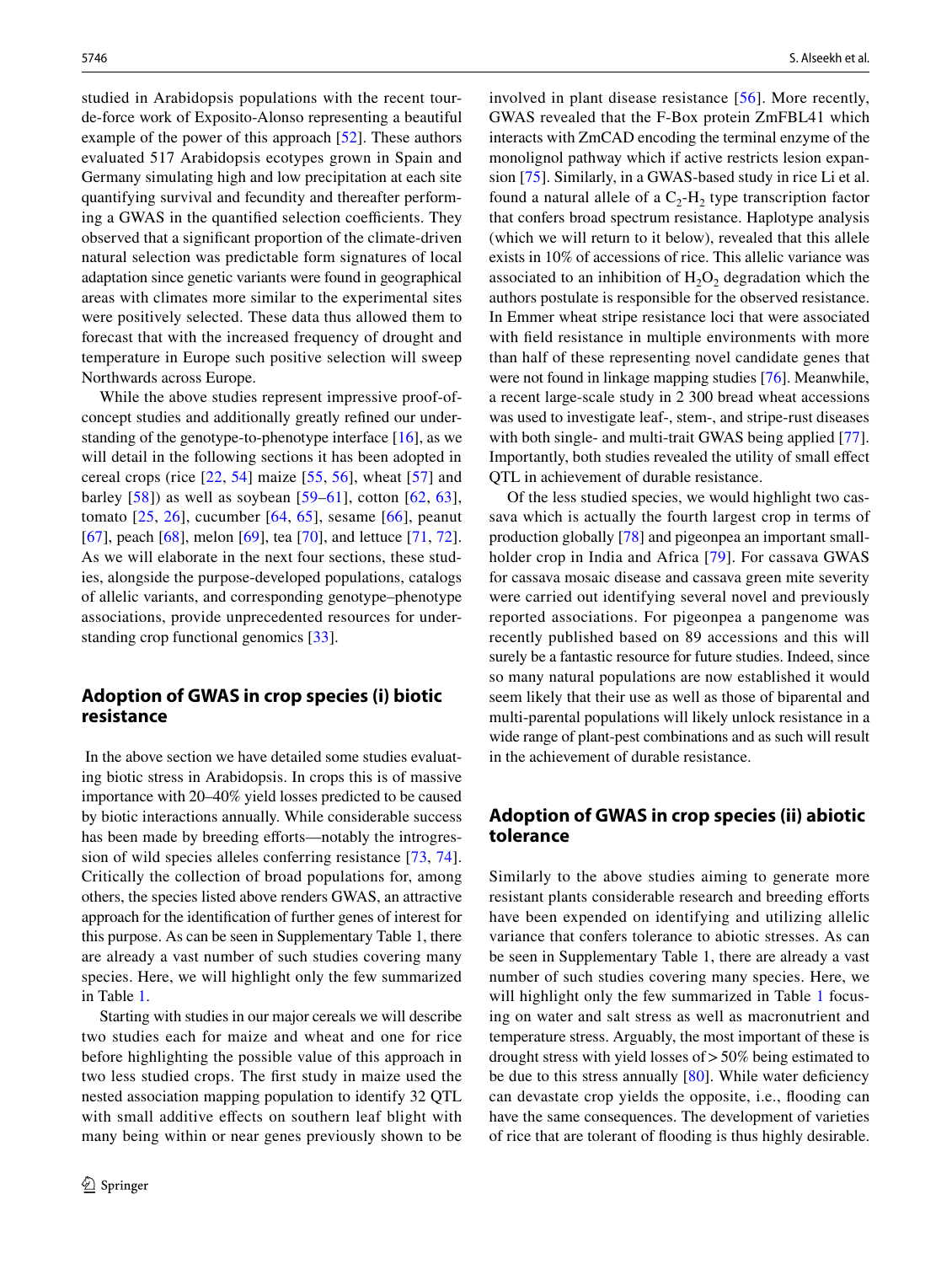<span id="page-4-0"></span>

|  | Table 1 List of selected genome-wide association studies in Arabidopsis and major crop plants |  |  |  |  |  |  |  |  |
|--|-----------------------------------------------------------------------------------------------|--|--|--|--|--|--|--|--|
|--|-----------------------------------------------------------------------------------------------|--|--|--|--|--|--|--|--|

|                | Species (common name)                                | Panel size [markers] | Trait [associations]                           | References Validation |                  |
|----------------|------------------------------------------------------|----------------------|------------------------------------------------|-----------------------|------------------|
| Arabidopsis    | A. thaliana (Arabidopsis)                            | 96 [200,000]         | Metabolites [**]                               | [148]                 |                  |
|                | A. thaliana (Arabidopsis)                            | 314 [199,455]        | Primary metabolites [117]                      | $[51]$                | $\ddag$          |
|                | A. thaliana (Arabidopsis)                            | 91 [4,000,000]       | Drought [**]                                   | $[149]$               |                  |
|                | A. thaliana (Arabidopsis)                            | 349 [214,051]        | Central metabolism and plant growth<br>[131]   | $[48]$                | $^{+}$           |
|                | A. thaliana (Arabidopsis)                            | 309 [199,455]        | Darkness [123*]                                | $[49]$                | $^{+}$           |
|                | A. thaliana (Arabidopsis)                            | 517 [1,353,386]      | Environmental adaptation [6,660]               | $[52]$                | $\, +$           |
|                | Metabolite QTL Z. mays (Maize)                       | 513 [56,110]         | Specialized metabolites [16]                   | $[150]$               | $^{+}$           |
|                | Z. mays (Maize)                                      | 368 [1,030,000]      | Metabolites [74*]                              | $[55]$                | $\ddag$          |
|                | Z. mays (Maize)                                      | 368 [560,000]        | Metabolites [882*]                             | $[151]$               |                  |
|                | Z. mays (Maize)                                      | 282 [29,000,000]     | Specialized metabolites [**]                   | $\lceil 103 \rceil$   |                  |
|                | Z. mays (Maize)                                      | 368 [560,000]        | Lipid biosynthesis [139]                       | [106]                 | ÷                |
|                | O. sativa (Rice)                                     | 529 [6,400,000]      | Metabolites [634]                              | [152]                 | $\pm$            |
|                | O. sativa (Rice)                                     | 502 [3,900,000]      | Metabolites [105]                              | $[20]$                | $^{+}$           |
|                | Solanum spp (Tomato)                                 | 398 [2,014,488]      | <b>Flavor</b> [251]                            | $[25]$                | $\boldsymbol{+}$ |
|                | H. vulgare L. var. nudum (Tibetian<br>Hulles Barley) | 196 [19,248,055]     | Metabolites [90*]                              | $[58]$                | $^{+}$           |
|                | L. sativa (Lettuce)                                  | 189 [16,611]         | Primary metabolites [154*]                     | [153]                 | $^{+}$           |
|                | Yield associated G. hirsutum (Cotton)                | 258 [1,871,401]      | Yield-related traits [119*]                    | [62]                  |                  |
|                | G. max (Soybean)                                     | 809 [10,415,168]     | Agronomic traits [245*]                        | [89]                  |                  |
|                | L. batatas (Sweet potato)                            | 358 [33,068]         | Root-related traits [34]                       | [91]                  |                  |
|                | O. sativa (Rice)                                     | 242 [700,000]        | Agronomic traits [10*]                         | [88]                  |                  |
|                | P. vulgaris (Common bean)                            | 683 [4,811,097]      | Yield associated traits [505*]                 | [154]                 |                  |
| Biotic stress  | Z. mays (Maize])                                     | 5,000 [1,600,000]    | Resistance to Southern Leaf Blight<br>$[245*]$ | $[56]$                |                  |
|                | Z. mays (Maize)                                      | 318 [542,438]        | Rhizoctonia solani resistance [28]             | $[75]$                | $\boldsymbol{+}$ |
|                | G. max (Soybean)                                     | 330 [25,179]         | Sclerotinia sclerotiorum resistance<br>$[38]$  | [155]                 |                  |
|                | O. sativa (Rice)                                     | 67 [2,576]           | Blast resistance [36]                          | $\lceil 156 \rceil$   | $^{+}$           |
|                | T. aestivum (Wheat)                                  | 2,300 [49,905]       | Rust resistance [161/33]                       | $[77]$                |                  |
|                | T. turgidum ssp, Dicoccum (Emmer<br>Wheat)           | 176 [5106]           | Puccinia striiformis resistance [51*]          | [76]                  |                  |
| Abiotic stress | O. sativa (Rice)                                     | 553 [304,877]        | Salinity tolerance [**]                        | $[82]$                |                  |
|                | O. sativa (Rice)                                     | 68 [27,192]          | Flooding tolerance [6*]                        | $[157]$               | $\boldsymbol{+}$ |
|                | O. sativa (Rice)                                     | 1,033 [289,231]      | Cold tolerance [5*]                            | $[85]$                | $\boldsymbol{+}$ |
|                | O. sativa (Rice)                                     | 117 [1,531,224]      | NUE-related agronomic traits [7]               | [83]                  | $\overline{+}$   |
|                | Z. mays (Maize)                                      | 338 [56,110]         | Metabolites under low Pi [178]                 | $[84]$                | $^{+}$           |

Expanded list is provided in Supplementary Table 1

\* Number of QTLs, \*\* several associations, + experimental validation of the genes/s, − no experimental validation of the candidate genes or loci

The identifcation of haplotypes of the SEMIDWARF1 gene that facilitate this [\[81](#page-9-32)] presents an excellent example of the power of haplotype analysis following GWAS studies (an analysis type we will return to it below). Similarly in rice, salt stress has been much researched. Al-Tamanini et al. combined high throughput phenotyping of plant growth and transpiration with high-density genotyping if indica and aus diversity panels containing a total of 553 accessions [[82](#page-9-33)]. This study identifed a previously undetected loci for salt stress localizing to chromosome 11, thus, providing new insight into early responses to rice salinity and providing hints as to how breeding could alleviate this problem.

Given that nitrogen fertilizer is often over applied to felds often with catastrophic ecological consequences. There is, thus, a pressing need to develop crops exhibiting high nitrogen use efficiency to reduce fertilizer to move towards a more sustainable agriculture. Tang et al. recently identifed the nitrate transporter OsNPF6.1 (HapB) as conferring high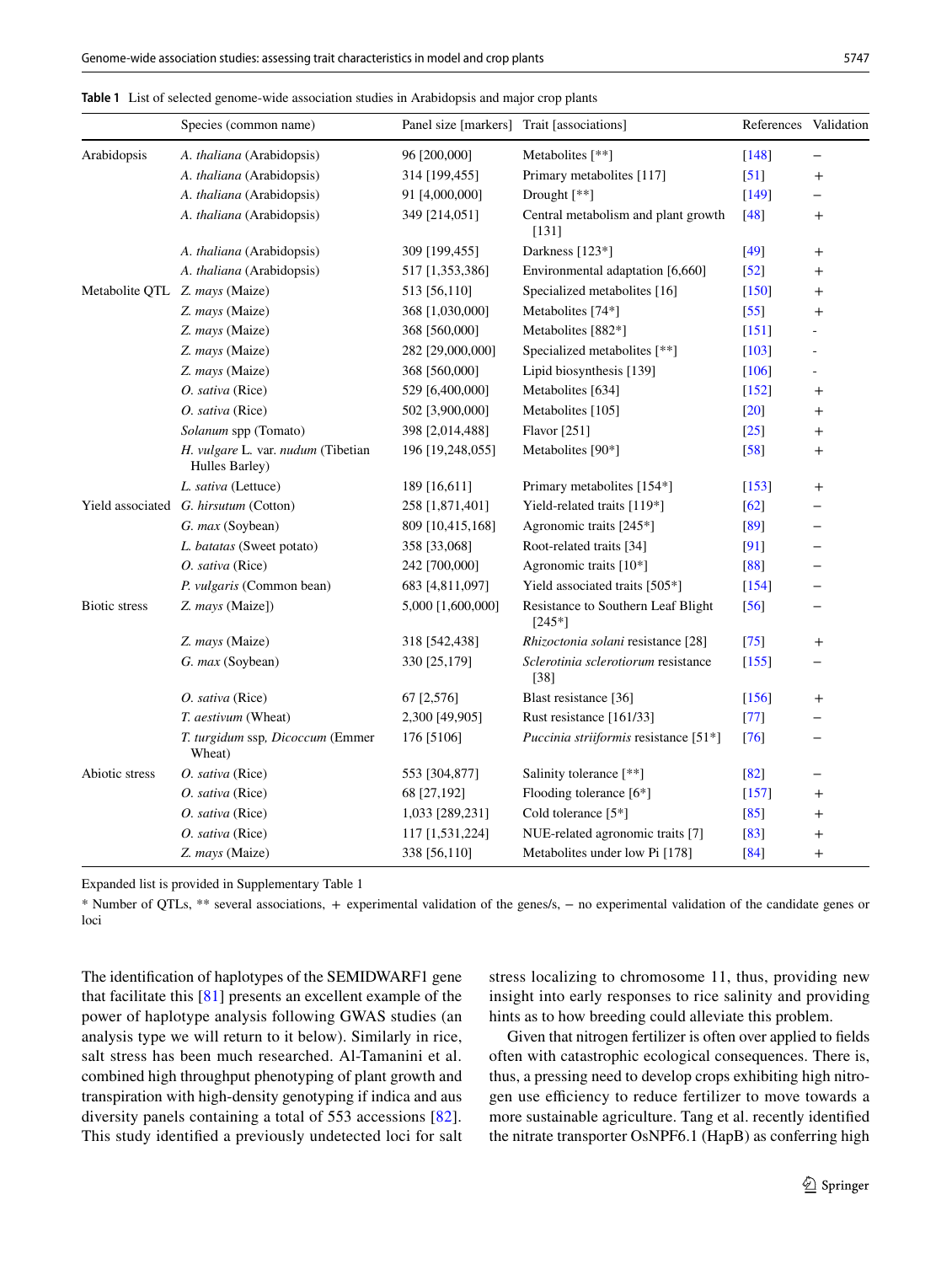nitrogen use efficiency in a GWAS experiment conducted on a rice diversity panel [\[83](#page-9-38)] with haplotype analysis identifying that this allele had been lost in over 90% of rice varieties. In a similar vein GWAS was used to investigate phosphate use efficiency in maize  $[84]$  $[84]$  with metabolomics being utilized in this study to understand how metabolism is reprogrammed under phosphate limitation. The combined work identifed phosphoglucose isomerase activity to be a key determinant of phosphate use efficiency suggesting it to be a strong lead gene for lessening the need of P fertilization [\[84](#page-9-39)].

Extreme temperatures also often provoke deleterious efects on crop yield. For this reason, GWAS was recently applied to identify genes underlying cold tolerance in a large 1033 accession rice diversity panel [[85\]](#page-9-37). This study resulted in the identifcation of fve cold tolerance related genetic loci with one loci LOC\_Os10g34840 being deemed responsible for cold tolerance at the seedling stage with the cold tolerant allele being present in 80% of temperate japonica accessions but only 3.8% of the indica accessions. By contrast, for high temperature tolerance, GWAS discovered genetic factors associated with four production traits in both heat and drought stress environments in common bean (*Phaseolus vulgaris* L.) [\[86](#page-9-40)].

#### **Adoption of GWAS in crop species (iii) yield associated traits**

Having addressed the use of association mapping in resistance and tolerance of plants to biotic and abiotic factors, respectively, above it is important to note that considerable research effort has additionally been placed on elucidating the genetic basis of yield associated traits. As for the above traits we have listed several GWAS studies reporting yield associated traits in Table [1](#page-4-0) and provide a more extensive list in Supplementary Table 1. An early study tested almost 5000 lines from the maize NAM population described above to identify numerous small effect QTL with a simple additive model being able to predict fowering time [\[87](#page-9-41)]. In addition to fowering time, in rice panicle architecture is a key target of selection. A total of 49 panicle phenotypes were recently assessed in 242 tropical rice accessions allowing the identifcation of ten GWAS peaks but also demonstrating subtle links between panicle size and yield performance [\[88](#page-9-36)]. The complexity of agronomic yield was similarly underlined by a study of 84 agronomic traits in a panel of 809 soybean accessions with many of the loci exhibiting complex pleiotropic effects [\[89](#page-9-34)]. In upland cotton a GWAS identified two ethylene pathway related genes as associated with increased lint yield with an analysis of population frequencies revealing that the majority of the elite alleles detected were transferred from a mere three founder landraces [[62\]](#page-9-13). Such analyses are not restricted to cereals with analysis even being carried out in long lived species such as Populus trees [[90\]](#page-9-42), as well as sweet potato [[91](#page-9-35)] and GWAS confirming the Lin5 association with agronomic yield in tomato [[25](#page-8-41)] that had previously been identifed by linkage mapping [\[92\]](#page-10-2). It is perhaps not unexpected that the QTL for yield associated traits seem generally not to be conserved across species.

### **Adoption of GWAS in crop species (iv) metabolic composition**

Combining the developments in sequencing with those in mass-spectrometry-based analytical systems, has rendered understanding of the genetic architecture of metabolism far easier than it was previously [\[33,](#page-8-27) [93](#page-10-3)[–95\]](#page-10-4). Indeed the immense metabolic diversity of plants has made the ideal models for dissecting the genetic bases underlying the regulation of the metabolome with studies progressing from analysis of mutant libraries [\[96](#page-10-5), [97\]](#page-10-6), and the analysis of gene families [\[98,](#page-10-7) [99\]](#page-10-8) via the comparison of sister species [[100\]](#page-10-9) and species series within taxa [[101](#page-10-10)] to linkage mapping, and association mapping based on next-generation sequencing have been applied to metabolomics studies [[33\]](#page-8-27). By contrast to the QTL for agricultural performance described above, genetic variants controlling natural variation in metabolite accumulation are easier to identify due to both the tremendous diversity apparent across experimental populations [\[20,](#page-8-19) [102](#page-10-11)[–105](#page-10-12)] and the high accuracy of evaluation of metabolite content [[95](#page-10-4)]. As mentioned above a wide range of examples are now published both in cereal and non-cereal crops (Table [1](#page-4-0) and Supplementary Table 1). Due to space limitations we limit our discussion to ten of these examples. In maize, GWAS was used to quantify metabolite contents of nearly 1000 mass features in over 700 lines and further allowed the association of metabolite features with kernal size [[55](#page-9-7)] while a more recent study identified four times as many features paying particular attention to the benzoxazinoids and hydroxycitric acids [[103](#page-10-0)]. Earlier a groundbreaking highly comprehensive study on maize kernel oil identifed 74 associated loci of which 26 were found that could explain up to 83% of the phenotypic variation using a simple additive mode.

Maize kernel oil is a valuable source of nutrition. In a seminal study, Li et al. examined the genetic architecture of oil accumulation in maize by GWAS using 368 maize inbred lines characterized to contain in excess of 1 million SNPs. In the process, they identifed 74 loci associated with kernel oil levels and fatty acid composition. They validated more than half of these in a linkage mapping population and 26 of the conserved loci were annotated as enzymes of oil biosynthesis and could explain up to 83% of the phenotypic variation in this trait [[106](#page-10-1)]. Similarly in rice, secondary metabolism data of 175 accessions identifed 323 associations among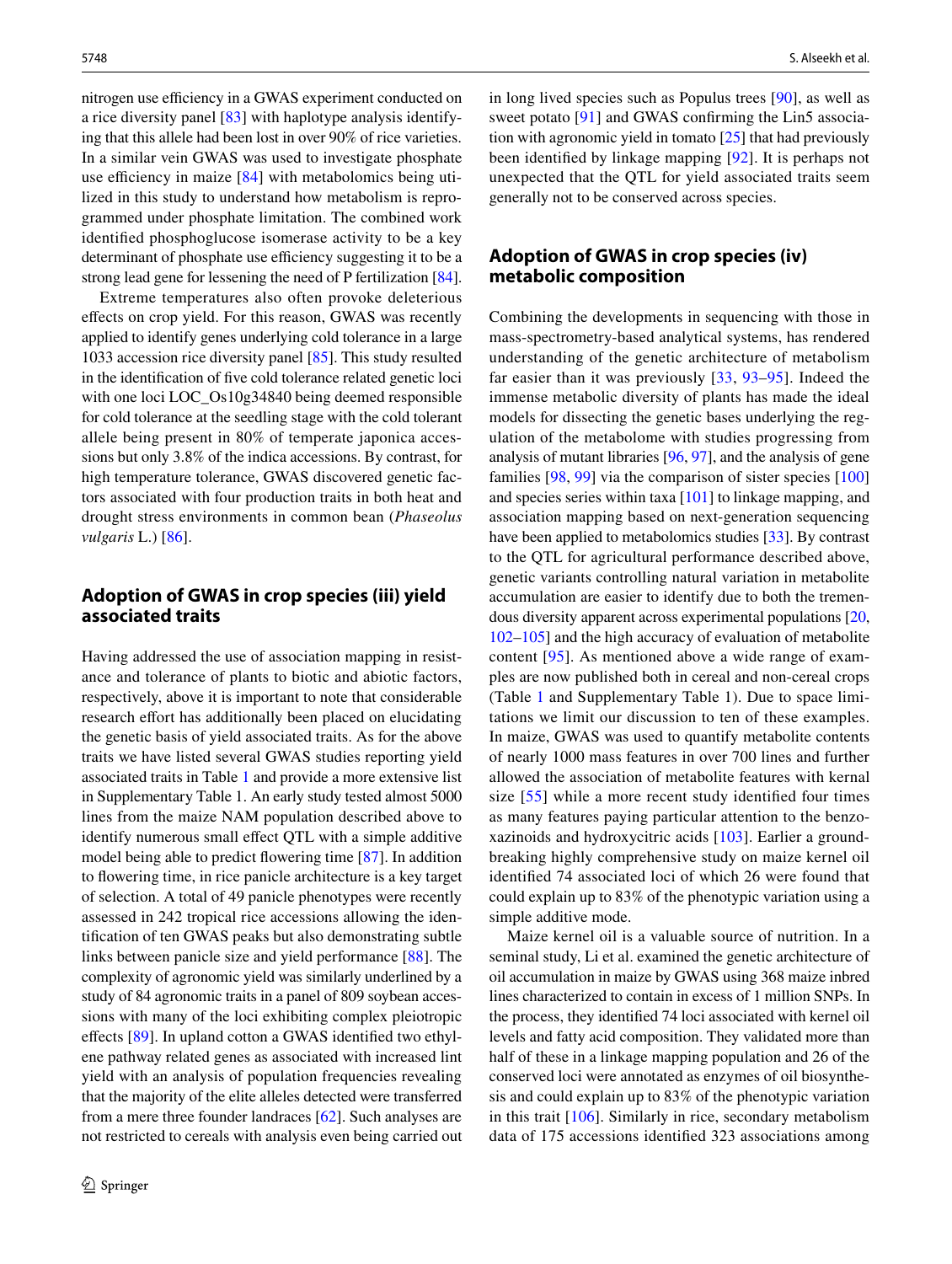143 SNPs and 89 metabolites. While a comparative analysis between maize and rice demonstrated a considerable amount of shared loci associated with metabolites common to both species [\[20\]](#page-8-19), but of course could not provide information with regard to species-specifc metabolites or for that matter genes [\[33](#page-8-27)]. The use of this approach in wheat and barley has allowed the defnition of the favonoid biosynthesis pathway in the former and a novel metabolite, thereof, that confers UV-tolerance in hulless barley, respectively. In tomato, GWAS was used in concert with metabolite profling and taste panels to characterize the genetic architecture of tomato fruit taste [[25](#page-8-41)] and with metabolic and transcript profling to characterize the changes in the metabolome that occurred during the domestication and improvement processes [[26\]](#page-8-20) while a combination of GWAS, a multi-parental breeding population and transgenic lines was used to characterize the control of vitamin E levels in this fruit [\[107](#page-10-13)]. To summarize, metabolic GWAS has proven highly informative not only as a means of identify lead genes for engineering of specifc metabolite contents but also in beginning to defne the biological function of specifc metabolites [\[95](#page-10-4)]. However, in certain species such as citrus the use of GWAS is not yet tractable most likely due to population structure issues (unpublished), and this fact is important to keep in mind before carrying out labor-intensive studies, on a new species—irrespective of the phenotype studied.

#### **Validation of candidate gene function**

Despite the strong theoretical foundation we discuss above and considerable efforts being taken to address population structure and employ strict probability cut-ofs, false-positive associations will still occur due to the enormous number of statistical inferences and other factors which are not taken into account by the simplicity of the approach [\[17,](#page-8-16) [108](#page-10-14), [109](#page-10-15)]. As a consequence independent biological validation is required, however, often not provided [\[17\]](#page-8-16). That said two forms of validation have been employed in several instances (i) the validation of associations in independent populations or (ii) validation by targeted viral-induced gene silencing, transgenesis and gene editing experimentation. Cross-population validation is currently largely achieved by integrating association mapping in diverse panels or linkage mapping in RIL population(s) or F2 populations. For example, in the recent cloning of ZmCCT9, a QTL which afects maize flowering time  $[110]$  $[110]$  $[110]$ , the locus was simultaneously identifed by NAM [[87](#page-9-41)] and maize-teosinte RIL populations under association and linkage mapping. Moreover, the causal allele—an InDel of a harbinger-like transposon—has also been identifed in a 513 line association panel [\[111](#page-10-17)] a fact that was cross-validated in the two populations used to map the locus. In a similar example, rice chlorophyll content

was mapped in a panel of 529 individuals followed by three customized F2 populations [\[112](#page-10-18)]. Other such examples are the metabolomes of maize  $[113]$  $[113]$  and in independent studies the QTL underlying total soluble solid content [\[92,](#page-10-2) [113\]](#page-10-19) and alterations in the metabolome [\[26,](#page-8-20) [93](#page-10-3)] in tomato and the exquisitely controlled study mentioned above which used GWAS, multi-parental breeding populations and transgenics to confrm QTL for tocopherol contents [[107](#page-10-13)]. The increasing availability of populations which have been characterized should massively increase or capacities to do such experiments which will undoubtedly massively boost our confdence in the results of association mapping studies. In this vein, it is important also to note also the value of cross-species analysis which has already been implemented in cereals [[20,](#page-8-19) [114](#page-10-20), [115](#page-10-21)] and would probably prove tractable in other agronomically important families such as the Brasicacae, Solanaceae, and legumes. Rather than employing the cross-validation approach which can prove incredibly time and labor intensive several other more direct approaches have been taken. For example, the confrmation of many metabolic QTL has been provided by the reduction of the expression of candidate genes via virus-induced gene silencing [[93](#page-10-3), [95](#page-10-4), [116\]](#page-10-22) or alternatively via their transient or inducible expression [[20](#page-8-19)]. Given that the repertoire of species amenable to both methods are currently being considerably expanded. While these are great for select candidates the promise of clustered regularly interspaced short palindromic repeats (CRISPR)/CRISPR associated protein 9 (Cas9) mutant libraries such as those set up for rice [[117,](#page-10-23) [118](#page-10-24)] and more recently maize [[119](#page-10-25)] should greatly accelerate the functional confrmation of causality. Like the VIGS and transient expression methods, the range of plant species for which multiple publications on the use of CRISPR has seen a steep increase in recent years [[119,](#page-10-25) [120\]](#page-10-26).

## **Limitations of GWAS an alternative approaches to GWAS**

Despite the great success of the method as evidenced by the wealth of information described above (and in the Supplementary Table 1), GWAS currently has clear limitations the major of which being issues concerning population structure and low-frequency causal alleles leading to false negative results  $[121]$  $[121]$  $[121]$ . For example, given that flowering time is a typical adaptive trait and is always confounded (i.e., highly correlated) with population structure, only one gene (ZmCCT) was revealed for fowering time using a diverse association mapping panel consisting of 500 inbred lines [\[122\]](#page-10-28). It is widely accepted that many false negatives occur for such confounded traits when correcting for population structure in GWAS [\[17](#page-8-16), [123](#page-10-29)]. Another example is the demonstration that only fve inbred lines in a population of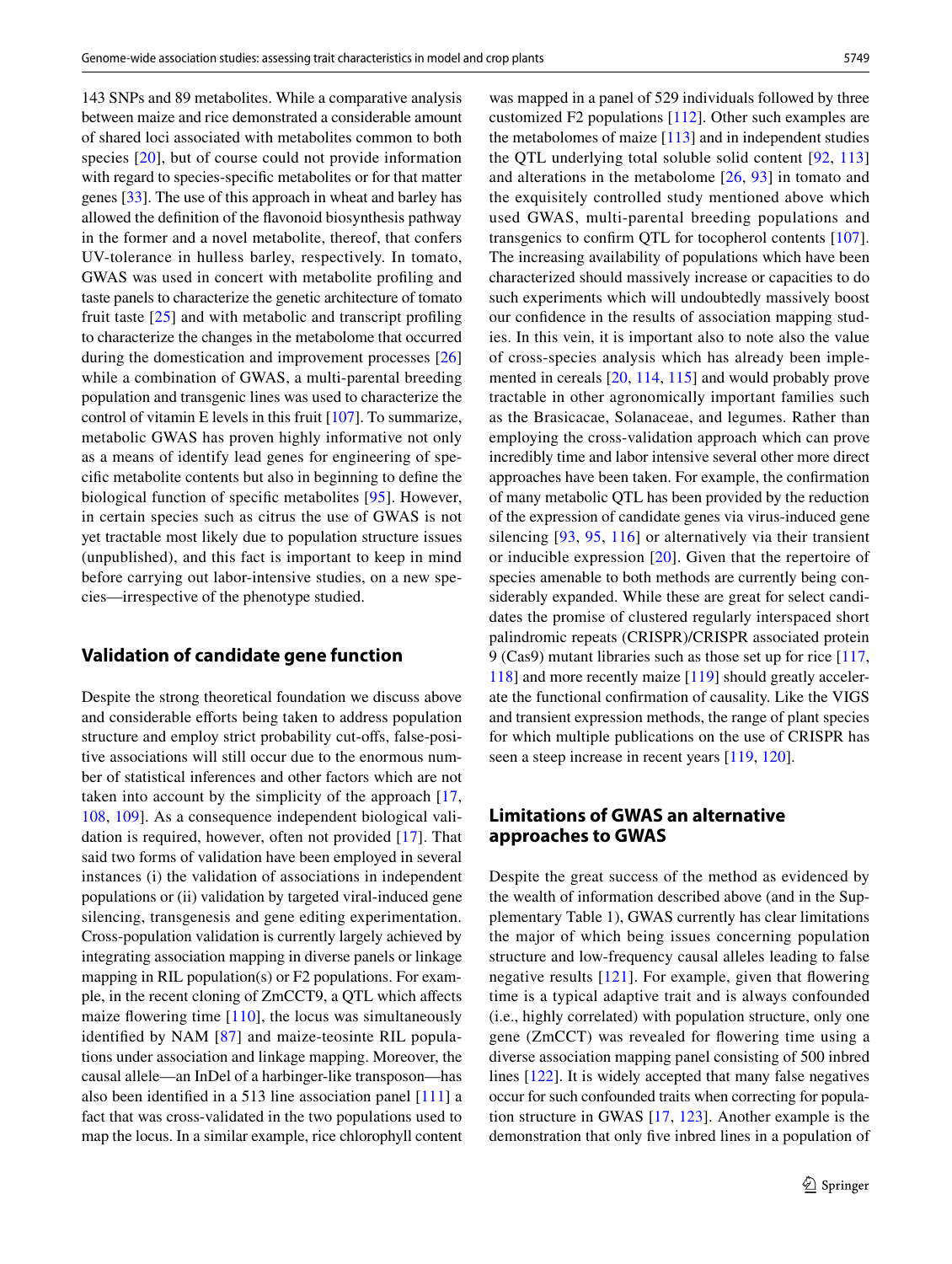527 ( $\lt$ 1%) possess functionally alternative alleles at the Brachytic2 locus for plant height [\[124](#page-10-30)] rendering it impossible to identify this locus using routine association mapping analysis. Similarly in rice, causal alleles within most of the cloned yield related quantitative trait loci (QTLs) are at low frequency in diverse germplasms (1% for GS3, [[125](#page-10-31)]; 2% for Ghd7, [[126](#page-10-32)[–128\]](#page-10-33); 2% for qGL3, [\[129\]](#page-10-34); 6% for TGW6, [\[130](#page-10-35)]). Two routes to tackle these issues have been suggested either the development of novel statistical methods for the exploration of rare functional alleles [\[131](#page-10-36)[–133\]](#page-10-37) or alternatively employing artifcially designed populations to balance allelic frequencies and thereby control population structure [\[87](#page-9-41), [134–](#page-11-10)[136\]](#page-11-11). Given that these have been reviewed in depth recently [[17](#page-8-16), [137–](#page-11-12)[139](#page-11-13)]we will not discuss them in detail here.

In addition to the above issues, sometimes non-causative loci show more signifcant associations in GWAS than the causative ones meaning the causative genes may be distant from the GWAS peaks. Such an occurrence has been reported in a number of plant studies including studies in Arabidopsis [\[140](#page-11-14), [141\]](#page-11-15), sorghum [\[142](#page-11-16)], and tomato [[143](#page-11-17)]. Such misleading associations are sometimes known as synthetic associations and are presumed to be caused by linkage drag caused by linkage disequilibrium between common tagged markers and rare causative variants [\[17,](#page-8-16) [144](#page-11-18)]. This may in turn explain the so-called missing heritability issue of GWAS. That said some causes do not follow the rare-allele assumption but trait variation rather appears to be caused by multiple alleles within one gene [[34,](#page-8-28) [142\]](#page-11-16). Given that mutation constantly generates new variants, multiple independent alleles within one gene leading to the same phenotype could be common. As we state above haplotype- or gene-based methodologies, therefore, have high potential for identifying such situations. That said current haplotypebased association mapping remains imperfect [\[145\]](#page-11-19) and, moreover, is particularly challenging in plants [\[17\]](#page-8-16). Thus improving haplotype analyses will likely prove highly benefcial both at the understanding of the underlying genetics as well as its functional physiological consequence.

#### **Current and future perspectives for GWAS**

The power of genome-wide association studies have successfully identifed enormous number of loci associated with phenotypic, expression, and metabolic traits in multiple species. Although, the genetic factors underling some of these associations have been characterized. The vast majority are remain unexplained. The development of next-generation sequencing and bioinformatics tools greatly improved and currently implemented to decipher the genetic diversity of targeted traits. This recently supported by multi‐omics data analysis to enhancing our understanding of phenotypic diversity and its corresponding genetic basis. Combined analyses of phenotypic and transcriptomic data have been utilized to dissect the genetic basses of various metabolic and phenotypic traits see [[146](#page-11-20)]. Moreover, the developments of molecular biology techniques (e.g., CRISPR/Cas9, over‐expression, or genetic complementation) have greatly accelerated the biological functions of the causative genes behind the GWAS hits. Currently, the cross-validation by combing association and linkage (F2, RILs) mapping has already been implemented in crop [\[25](#page-8-41), [147\]](#page-11-21). Finally, despite molecular and genetic validations are the reliable ways to validate the GWAS results, there are still accompanying challenges need to take into consideration, such as; epistasis, heterosis and environmental factors. Once such factors are assembled, it will improve our chance of understanding the genetic regulation of complex traits, and provide viable targets for crop improvement and breeding.

**Supplementary Information** The online version contains supplementary material available at<https://doi.org/10.1007/s00018-021-03868-w>.

**Author contributions** SA, MB, and ARF: Max-Planck-Institute of Molecular Plant Physiology, Am Mühlenberg 1, 14476 Potsdam-Golm, Germany. DK: Maritsa Vegetable Crops Research Institute (MVCRI), Plovdiv, Bulgaria. SA, DK, and ARF: Center of Plant Systems Biology and Biotechnology, 4000 Plovdiv, Bulgaria. All authors contributed to the literature review and preparing the manuscript.

**Funding** Open Access funding enabled and organized by Projekt DEAL. ARF, DK, and SA acknowledge the fnancial support of the EU Horizon 2020 Research and Innovation Programme, project PlantaSYST (SGA-CSA No, 739582 under FPA No, 664620), MB is supported by the IMPRS-PMPG 'Primary Metabolism and Plant Growth',

**Availability of data and material** Data associated with a paper are available in the manuscript.

#### **Declarations**

**Conflict of interest** The authors declare that they have no confict of interest,

**Open Access** This article is licensed under a Creative Commons Attribution 4.0 International License, which permits use, sharing, adaptation, distribution and reproduction in any medium or format, as long as you give appropriate credit to the original author(s) and the source, provide a link to the Creative Commons licence, and indicate if changes were made. The images or other third party material in this article are included in the article's Creative Commons licence, unless indicated otherwise in a credit line to the material. If material is not included in the article's Creative Commons licence and your intended use is not permitted by statutory regulation or exceeds the permitted use, you will need to obtain permission directly from the copyright holder. To view a copy of this licence, visit<http://creativecommons.org/licenses/by/4.0/>.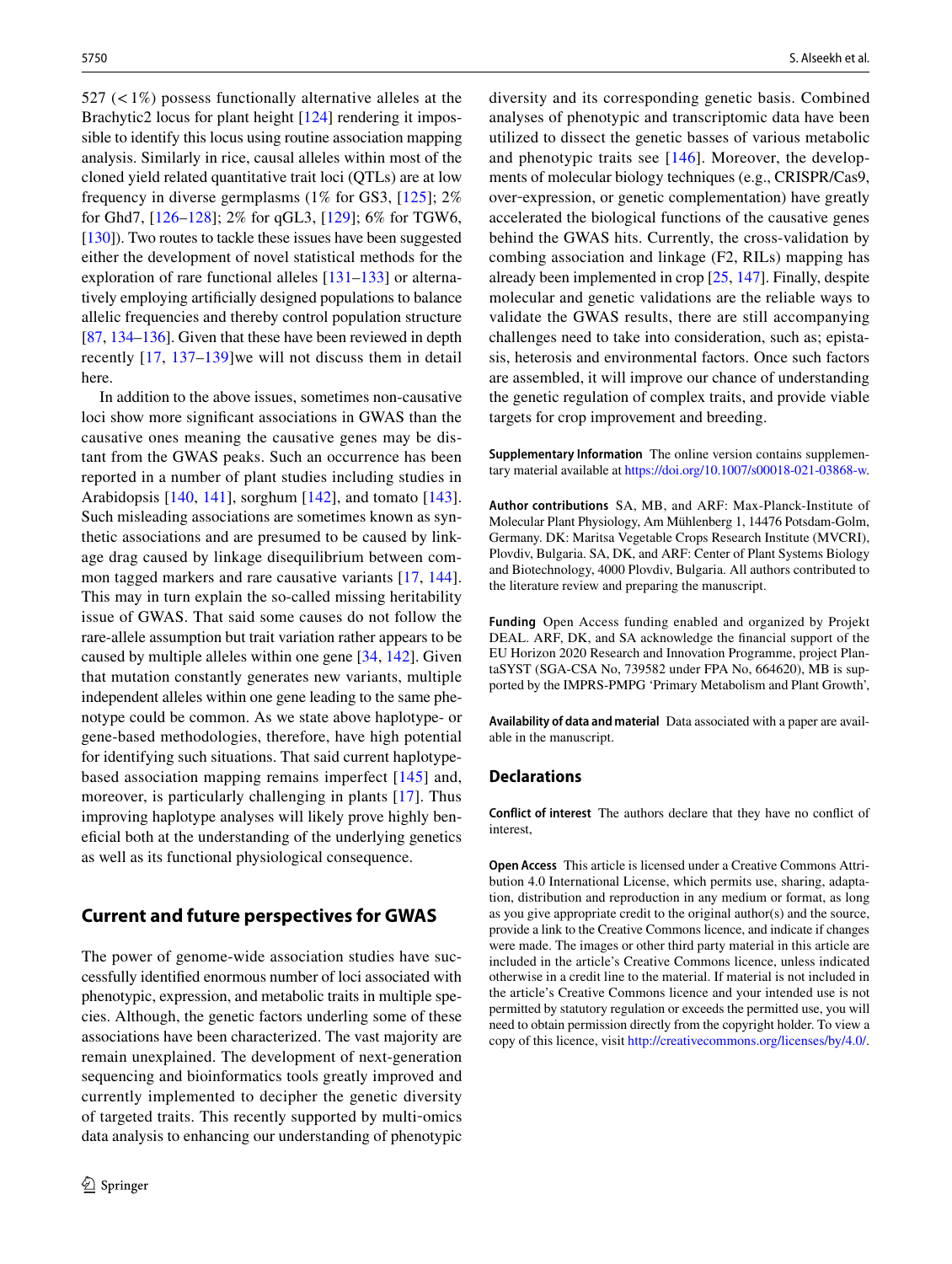#### **References**

- <span id="page-8-0"></span>1. Buniello A et al (2019) The NHGRI-EBI GWAS Catalog of published genome-wide association studies, targeted arrays and summary statistics 2019. Nucleic Acids Res 47(D1):D1005-d1012
- <span id="page-8-1"></span>2. Tam V et al (2019) Benefts and limitations of genome-wide association studies. Nat Rev Genet 20(8):467–484
- <span id="page-8-2"></span>3. Klein RJ et al (2005) Complement factor H polymorphism in age-related macular degeneration. Science 308(5720):385–389
- <span id="page-8-3"></span>4. Duncan L et al (2017) Signifcant locus and metabolic genetic correlations revealed in genome-wide association study of anorexia nervosa. Am J Psychiatry 174(9):850–858
- <span id="page-8-4"></span>5. Yengo L et al (2018) Meta-analysis of genome-wide association studies for height and body mass index in ∼700000 individuals of European ancestry. Hum Mol Genet 27(20):3641–3649
- <span id="page-8-5"></span>6. Milne RL et al (2017) Identifcation of ten variants associated with risk of estrogen-receptor-negative breast cancer. Nat Genet 49(12):1767–1778
- <span id="page-8-6"></span>7. Sud A, Kinnersley B, Houlston RS (2017) Genome-wide association studies of cancer: current insights and future perspectives. Nat Rev Cancer 17(11):692–704
- <span id="page-8-7"></span>8. de Lange KM et al (2017) Genome-wide association study implicates immune activation of multiple integrin genes in infammatory bowel disease. Nat Genet 49(2):256–261
- <span id="page-8-8"></span>9. Jansen PR et al (2019) Genome-wide analysis of insomnia in 1,331,010 individuals identifes new risk loci and functional pathways. Nat Genet 51(3):394–403
- <span id="page-8-9"></span>10. Suzuki K et al (2019) Identifcation of 28 new susceptibility loci for type 2 diabetes in the Japanese population. Nat Genet 51(3):379–386
- <span id="page-8-10"></span>11. Li Z et al (2017) Genome-wide association analysis identifes 30 new susceptibility loci for schizophrenia. Nat Genet 49(11):1576–1583
- <span id="page-8-11"></span>12. Lohmueller KE et al (2003) Meta-analysis of genetic association studies supports a contribution of common variants to susceptibility to common disease. Nat Genet 33(2):177–182
- <span id="page-8-12"></span>13. Aranzana MJ et al (2005) Genome-wide association mapping in Arabidopsis identifes previously known fowering time and pathogen resistance genes. PLoS Genet 1(5):e60
- <span id="page-8-13"></span>14. Borevitz JO et al (2007) Genome-wide patterns of single-feature polymorphism in *Arabidopsis thaliana*. Proc Natl Acad Sci USA 104(29):12057–12062
- <span id="page-8-14"></span>15. Kim S et al (2007) Recombination and linkage disequilibrium in *Arabidopsis thaliana*. Nat Genet 39(9):1151–1155
- <span id="page-8-15"></span>16. Fernie AR, Gutierrez-Marcos J (2019) From genome to phenome: genome-wide association studies and other approaches that bridge the genotype to phenotype gap. Plant J 97(1):5–7
- <span id="page-8-16"></span>17. Liu HJ, Yan J (2019) Crop genome-wide association study: a harvest of biological relevance. Plant J 97(1):8-18
- <span id="page-8-17"></span>18. Togninalli M et al (2020) AraPheno and the AraGWAS Catalog 2020: a major database update including RNA-Seq and knockout mutation data for *Arabidopsis thaliana*. Nucleic Acids Res 48(D1):D1063-d1068
- <span id="page-8-18"></span>19. Johnson EO et al (2013) Imputation across genotyping arrays for genome-wide association studies: assessment of bias and a correction strategy. Hum Genet 132(5):509–522
- <span id="page-8-19"></span>20. Chen W et al (2016) Comparative and parallel genome-wide association studies for metabolic and agronomic traits in cereals. Nat Commun 7:12767
- 21. Horton MW et al (2012) Genome-wide patterns of genetic variation in worldwide *Arabidopsis thaliana* accessions from the RegMap panel. Nat Genet 44(2):212–216
- <span id="page-8-40"></span>22. Huang X et al (2010) Genome-wide association studies of 14 agronomic traits in rice landraces. Nat Genet 42(11):961–967
- 23. Tian D et al (2020) GWAS Atlas: a curated resource of genome-wide variant-trait associations in plants and animals. Nucleic Acids Res 48(D1):D927–D932
- 24. Tian F et al (2011) Genome-wide association study of leaf architecture in the maize nested association mapping population. Nat Genet 43(2):159–162
- <span id="page-8-41"></span>Tieman D et al (2017) A chemical genetic roadmap to improved tomato favor. Science 355(6323):391–394
- <span id="page-8-20"></span>26. Zhu GT et al (2018) Rewiring of the fruit metabolome in tomato breeding. Cell 172(1–2):249
- <span id="page-8-21"></span>Devlin B, Roeder K (1999) Genomic control for association studies. Biometrics 55(4):997–1004
- <span id="page-8-22"></span>28. Liu X et al (2016) Iterative usage of fxed and random efect models for powerful and efficient genome-wide association studies. PLoS Genet 12(2):e1005767
- <span id="page-8-23"></span>29. Yu JM et al (2006) A unifed mixed-model method for association mapping that accounts for multiple levels of relatedness. Nat Genet 38(2):203–208
- <span id="page-8-24"></span>30. Zhao KY et al (2007) An Arabidopsis example of association mapping in structured samples. PLoS Genet 3(1):e4
- <span id="page-8-25"></span>31. Segura V et al (2012) An efficient multi-locus mixed-model approach for genome-wide association studies in structured populations. Nat Genet 44(7):825-U144
- <span id="page-8-26"></span>32. Wen YJ et al (2017) Methodological implementation of mixed linear models in multi-locus genome-wide association studies (bbw145, 2016). Brief Bioinform 18(5):906–906
- <span id="page-8-27"></span>33. Fang C, Luo J (2019) Metabolic GWAS-based dissection of genetic bases underlying the diversity of plant metabolism. Plant J 97(1):91–100
- <span id="page-8-28"></span>34. Yano K et al (2016) Genome-wide association study using whole-genome sequencing rapidly identifes new genes infuencing agronomic traits in rice. Nat Genet 48(8):927–934
- 35. Zhang, W.C., et al., *PEPIS: A Pipeline for Estimating Epistatic Efects in Quantitative Trait Locus Mapping and Genome-Wide Association Studies.* Plos Computational Biology, 2016. **12**(5).
- <span id="page-8-29"></span>36. Sato S et al (2016) SNP- and haplotype-based genome-wide association studies for growth, carcass, and meat quality traits in a Duroc multigenerational population. BMC Genet. [https://](https://doi.org/10.1186/s12863-016-0368-3) [doi.org/10.1186/s12863-016-0368-3](https://doi.org/10.1186/s12863-016-0368-3)
- <span id="page-8-30"></span>37. Yang N et al (2014) Genome wide association studies using a new nonparametric model reveal the genetic architecture of 17 agronomic traits in an enlarged maize association panel. PLoS Genet 10(9):e1004573
- <span id="page-8-31"></span>38. Schaid DJ, Chen WN, Larson NB (2018) From genome-wide associations to candidate causal variants by statistical fnemapping. Nat Rev Genet 19(8):491–504
- <span id="page-8-32"></span>39. Manolio TA et al (2009) Finding the missing heritability of complex diseases. Nature 461(7265):747–753
- <span id="page-8-33"></span>40. Visscher PM et al (2012) Five years of GWAS discovery. Am J Hum Genet 90(1):7–24
- <span id="page-8-34"></span>41. Ahlqvist E et al (2015) The genetics of diabetic complications. Nat Rev Nephrol 11(5):277–287
- <span id="page-8-35"></span>42. Altshuler D, Daly MJ, Lander ES (2008) Genetic mapping in human disease. Science 322(5903):881–888
- <span id="page-8-36"></span>43. Marchini J, Howie B (2010) Genotype imputation for genomewide association studies. Nat Rev Genet 11(7):499–511
- <span id="page-8-37"></span>44. Huang J et al (2015) Improved imputation of low-frequency and rare variants using the UK10K haplotype reference panel. Nat Commun 6:8111
- <span id="page-8-38"></span>45. Fuchsberger C et al (2016) The genetic architecture of type 2 diabetes. Nature 536(7614):41–47
- 46. Lek M et al (2016) Analysis of protein-coding genetic variation in 60,706 humans. Nature 536(7616):285–291
- <span id="page-8-39"></span>47. Steinthorsdottir V et al (2014) Identifcation of low-frequency and rare sequence variants associated with elevated or reduced risk of type 2 diabetes. Nat Genet 46(3):294–298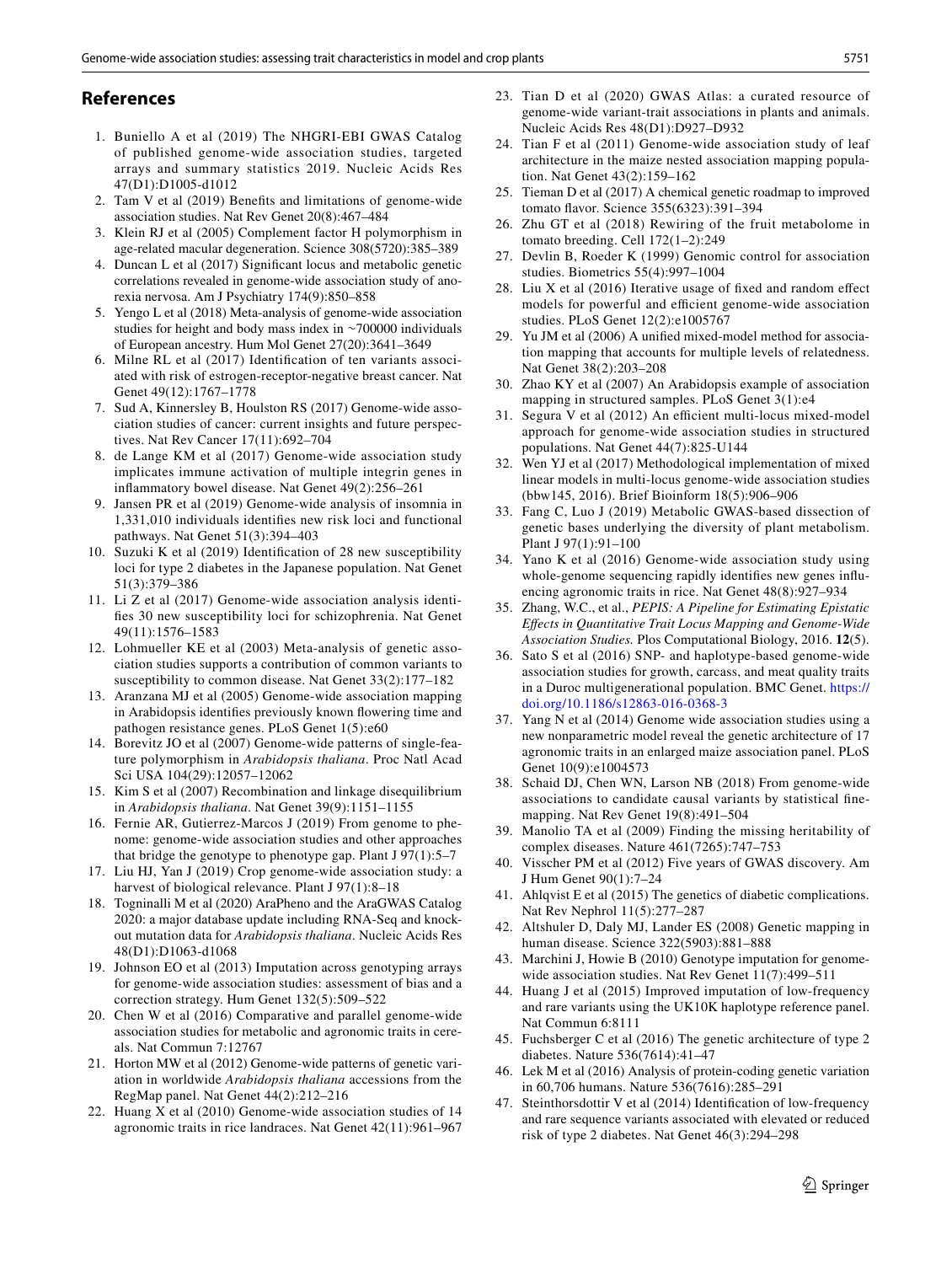- <span id="page-9-0"></span>48. Fusari CM et al (2017) Genome-wide association mapping reveals that specifc and pleiotropic regulatory mechanisms fne-tune central metabolism and growth in *Arabidopsis*. Plant Cell 29(10):2349–2373
- <span id="page-9-3"></span>49. Wu S et al (2018) Mapping the arabidopsis metabolic landscape by untargeted metabolomics at diferent environmental conditions. Mol Plant 11(1):118–134
- <span id="page-9-4"></span>50. Chan EK, Rowe HC, Kliebenstein DJ (2010) Understanding the evolution of defense metabolites in *Arabidopsis thaliana* using genome-wide association mapping. Genetics 185(3):991–1007
- <span id="page-9-2"></span>51. Wu S et al (2016) Combined use of genome-wide association data and correlation networks unravels key regulators of primary metabolism in *Arabidopsis thaliana*. PLoS Genet 12(10):e1006363
- <span id="page-9-1"></span>52. Exposito-Alonso M et al (2019) Natural selection on the Arabidopsis thaliana genome in present and future climates. Nature 573(7772):126–129
- <span id="page-9-5"></span>53. Kleessen S et al (2014) Metabolic efficiency underpins performance trade-ofs in growth of *Arabidopsis thaliana*. Nat Commun 5:3537
- <span id="page-9-6"></span>54. Huang X et al (2011) Genome-wide association study of fowering time and grain yield traits in a worldwide collection of rice germplasm. Nat Genet 44(1):32–39
- <span id="page-9-7"></span>55. Wen WW et al (2014) Metabolome-based genome-wide association study of maize kernel leads to novel biochemical insights. Nat Commun 5:3438
- <span id="page-9-8"></span>56. Kump KL et al (2011) Genome-wide association study of quantitative resistance to southern leaf blight in the maize nested association mapping population. Nat Genet 43(2):163–168
- <span id="page-9-9"></span>57. Chen J et al (2020) Metabolite-based genome-wide association study enables dissection of the favonoid decoration pathway of wheat kernels. Plant Biotechnol J 18(8):1722–1735
- <span id="page-9-10"></span>58. Zeng X et al (2020) Genome-wide dissection of co-selected UV-B responsive pathways in the UV-B adaptation of Qingke. Mol Plant 13(1):112–127
- <span id="page-9-11"></span>59. Hwang EY et al (2014) A genome-wide association study of seed protein and oil content in soybean. BMC Genomics 15:1
- 60. Fang C et al (2017) Genome-wide association studies dissect the genetic networks underlying agronomical traits in soybean. Genome Biol.<https://doi.org/10.3389/fpls.2018.01184>
- <span id="page-9-12"></span>61. Leamy LJ et al (2017) A genome-wide association study of seed composition traits in wild soybean (*Glycine soja*). BMC Genomics 18:18
- <span id="page-9-13"></span>62. Fang L et al (2017) Genomic analyses in cotton identify signatures of selection and loci associated with fber quality and yield traits. Nat Genet 49(7):1089–1098
- <span id="page-9-14"></span>63. Wang MJ et al (2017) Asymmetric subgenome selection and cis-regulatory divergence during cotton domestication. Nat Genet 49(4):579
- <span id="page-9-15"></span>64. Shang Y et al (2014) Biosynthesis, regulation, and domestication of bitterness in cucumber. Science 346(6213):1084–1088
- <span id="page-9-16"></span>65. Zhang ZH et al (2015) Genome-wide mapping of structural variations reveals a copy number variant that determines reproductive morphology in cucumber. Plant Cell 27(6):1595–1604
- <span id="page-9-17"></span>66. Wei X et al (2015) Genetic discovery for oil production and quality in sesame. Nat Commun 6:8609
- <span id="page-9-18"></span>67. Pandey MK et al (2014) Genomewide Association Studies for 50 agronomic traits in peanut using the "Reference set" comprising 300 genotypes from 48 countries of the semi-arid tropics of the world. PLoS ONE. [https://doi.org/10.1371/journ](https://doi.org/10.1371/journal.pone.0105228) [al.pone.0105228](https://doi.org/10.1371/journal.pone.0105228)
- <span id="page-9-19"></span>68. Cao K et al (2016) Genome-wide association study of 12 agronomic traits in peach. Nat Commun 7:13246
- <span id="page-9-20"></span>69. Zhao G et al (2019) A comprehensive genome variation map of melon identifes multiple domestication events and loci infuencing agronomic traits. Nat Genet 51(11):1607–1615
- <span id="page-9-21"></span>70. Zhang W et al (2020) Genome assembly of wild tea tree DASZ reveals pedigree and selection history of tea varieties. Nat Commun 11(1):3719
- <span id="page-9-22"></span>71. Zhang L et al (2017) RNA sequencing provides insights into the evolution of lettuce and the regulation of favonoid biosynthesis. Nat Commun 8(1):2264
- <span id="page-9-23"></span>72. Zhang W et al (2020) Dissection of the domestication-shaped genetic architecture of lettuce primary metabolism. Plant J 104:613–630
- <span id="page-9-24"></span>73. Janzen GM, Wang L, Hufford MB (2019) The extent of adaptive wild introgression in crops 221(3):1279–1288
- <span id="page-9-25"></span>74. Diepenbrock CH et al (2017) Novel loci underlie natural variation in vitamin E levels in maize grain. Plant Cell 29(10):2374–2392
- <span id="page-9-26"></span>75. Li N et al (2019) Natural variation in ZmFBL41 confers banded leaf and sheath blight resistance in maize. Nat Genet 51(10):1540–1548
- <span id="page-9-27"></span>76. Liu W et al (2017) Genome-wide association mapping reveals a rich genetic architecture of stripe rust resistance loci in emmer wheat (*Triticum turgidum* ssp. dicoccum). Theor Appl Genet 130(11):2249–2270
- <span id="page-9-28"></span>77. Joukhadar R et al (2020) Genome-wide association reveals a complex architecture for rust resistance in 2300 worldwide bread wheat accessions screened under various Australian conditions. Theor Appl Genet 133(9):2695–2712
- <span id="page-9-29"></span>78. Sonnewald U et al (2020) The Cassava Source-Sink project: opportunities and challenges for crop improvement by metabolic engineering. Plant J. <https://doi.org/10.1111/tpj.14865>
- <span id="page-9-30"></span>79. Zhao J et al (2020) Trait associations in the pangenome of pigeon pea (*Cajanus cajan*). Plant Biotechnol J 18(9):1946–1954
- <span id="page-9-31"></span>80. Webber H et al (2018) Diverging importance of drought stress for maize and winter wheat in Europe. Nat Commun 9(1):4249
- <span id="page-9-32"></span>81. Kuroh T et al (2018) Ethylene-gibberellin signaling underlies adaptation of rice to periodic flooding. Science 361(6398):181–185
- <span id="page-9-33"></span>82. Al-Tamimi N et al (2016) Salinity tolerance loci revealed in rice using high-throughput non-invasive phenotyping. Nat Commun 7:13342
- <span id="page-9-38"></span>83. Tang W et al (2019) Genome-wide associated study identifes NAC42-activated nitrate transporter conferring high nitrogen use efficiency in rice. Nat Commun  $10(1)$ :5279
- <span id="page-9-39"></span>84. Luo B et al (2019) Metabolite profling and genome-wide association studies reveal response mechanisms of phosphorus defciency in maize seedling. Plant J 97(5):947–969
- <span id="page-9-37"></span>Xiao N et al (2018) Identification of genes related to cold tolerance and a functional allele that confers cold tolerance. Plant Physiol 177(3):1108–1123
- <span id="page-9-40"></span>86. Oladzad A et al (2019) Single and multi-trait GWAS identify genetic factors associated with production traits in common bean under abiotic stress environments. G3 (Bethesda) 9(6):1881–1892
- <span id="page-9-41"></span>87. Buckler ES et al (2009) The genetic architecture of maize fowering time. Science 325(5941):714–718
- <span id="page-9-36"></span>88. Crowell S et al (2016) Genome-wide association and high-resolution phenotyping link *Oryza sativa* panicle traits to numerous trait-specifc QTL clusters. Nat Commun 7:10527
- <span id="page-9-34"></span>89. Fang C et al (2017) Genome-wide association studies dissect the genetic networks underlying agronomical traits in soybean. Genome Biol 18(1):161
- <span id="page-9-42"></span>90. Bresadola L et al (2019) Admixture mapping in interspecifc Populus hybrids identifes classes of genomic architectures for phytochemical, morphological and growth traits. New Phytol 223(4):2076–2089
- <span id="page-9-35"></span>91. Bararyenya A et al (2020) Genome-wide association study identifed candidate genes controlling continuous storage root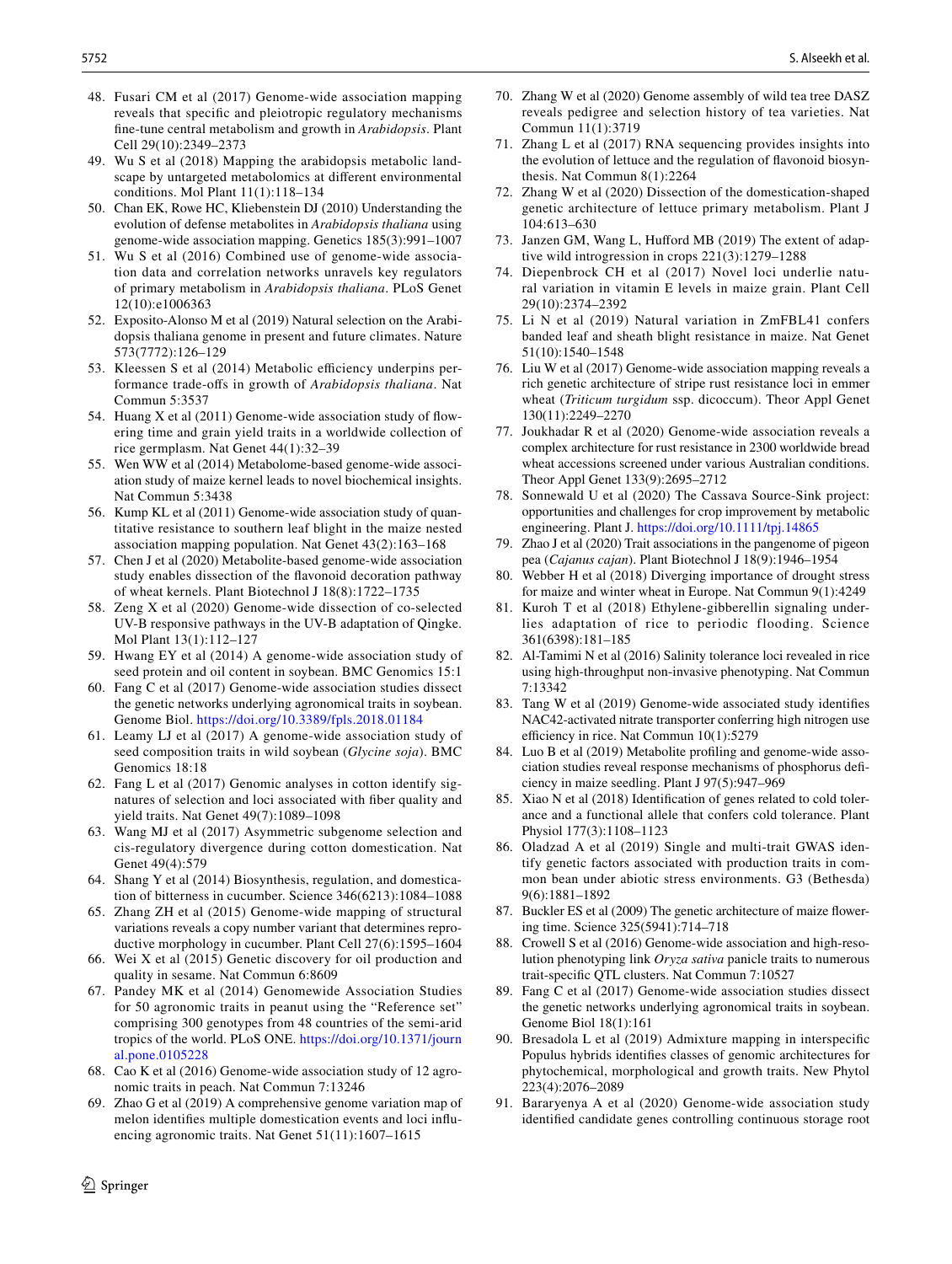formation and bulking in hexaploid sweetpotato. BMC Plant Biol 20(1):3

- <span id="page-10-2"></span>92. Fridman E et al (2004) Zooming in on a quantitative trait for tomato yield using interspecific introgressions. Science 305(5691):1786–1789
- <span id="page-10-3"></span>93. Alseekh S et al (2015) Identifcation and mode of inheritance of quantitative trait loci for secondary metabolite abundance in tomato. Plant Cell 27(3):485–512
- 94. Luo J (2015) Metabolite-based genome-wide association studies in plants. Curr Opin Plant Biol 24:31–38
- <span id="page-10-4"></span>95. Alseekh S, Fernie AR (2018) Metabolomics 20years on: what have we learned and what hurdles remain? Plant J 94(6):933–942
- <span id="page-10-5"></span>96. Lin H et al (2009) DWARF27, an Iron-containing protein required for the biosynthesis of strigolactones, regulates rice tiller bud outgrowth. Plant Cell 21(5):1512–1525
- <span id="page-10-6"></span>97. Yonekura-Sakakibara K et al (2014) A favonoid 3-O-glucoside:2 ' '-O-glucosyltransferase responsible for terminal modifcation of pollen-specifc favonols in Arabidopsis thaliana. Plant J 79(5):769–782
- <span id="page-10-7"></span>98. Yamamura C et al (2015) Diterpenoid phytoalexin factor, a bHLH transcription factor, plays a central role in the biosynthesis of diterpenoid phytoalexins in rice. Plant J 84(6):1100–1113
- <span id="page-10-8"></span>99. Sadre R et al (2016) Metabolite diversity in alkaloid biosynthesis: a multilane (diastereomer) highway for camptothecin synthesis in *Camptotheca acuminata*. Plant Cell 28(8):1926–1944
- <span id="page-10-9"></span>100. Oliver MJ et al (2011) A sister group contrast using untargeted global metabolomic analysis delineates the biochemical regulation underlying desiccation tolerance in *Sporobolus stapfanus*. Plant Cell 23(4):1231–1248
- <span id="page-10-10"></span>101. Tohge T et al (2020) Exploiting natural variation in tomato to define pathway structure and metabolic regulation of fruit polyphenolics in the lycopersicum complex. Mol Plant 13(7):1027–1046
- <span id="page-10-11"></span>102. Matsuda F et al (2015) Metabolome-genome-wide association study dissects genetic architecture for generating natural variation in rice secondary metabolism. Plant J 81(1):13–23
- <span id="page-10-0"></span>103. Zhou S et al (2019) Metabolome-scale genome-wide association studies reveal chemical diversity and genetic control of maize specialized metabolites. Plant Cell 31(5):937–955
- 104. Soltis NE, Kliebenstein DJ (2015) Natural variation of plant metabolism: genetic mechanisms, interpretive caveats, and evolutionary and mechanistic insights. Plant Physiol 169(3):1456–1468
- <span id="page-10-12"></span>105. Peng M et al (2017) Differentially evolved glucosyltransferases determine natural variation of rice favone accumulation and UV-tolerance. Nat Commun. [https://doi.org/10.1038/](https://doi.org/10.1038/s41467-017-02168-x) [s41467-017-02168-x](https://doi.org/10.1038/s41467-017-02168-x)
- <span id="page-10-1"></span>106. Li H et al (2019) Leveraging GWAS data to identify metabolic pathways and networks involved in maize lipid biosynthesis. Plant J 98(5):853–863
- <span id="page-10-13"></span>107. Burgos E et al (2020) Validated MAGIC and GWAS populations mapping reveal the link between vitamin E contents and natural variation in chorismate metabolism in tomato. Plant J 105:907–923
- <span id="page-10-14"></span>108. Browning BL, Yu ZX (2009) Simultaneous genotype calling and haplotype phasing improves genotype accuracy and reduces false-positive associations for genome-wide association studies. Am J Hum Genet 85(6):847–861
- <span id="page-10-15"></span>109. Finno CJ et al (2014) Risk of false positive genetic associations in complex traits with underlying population structure: a case study. Vet J 202(3):543–549
- <span id="page-10-16"></span>110. Huang C et al (2018) ZmCCT9 enhances maize adaptation to higher latitudes. Proc Natl Acad Sci USA 115(2):E334–E341
- <span id="page-10-17"></span>111. Li H et al (2013) Genome-wide association study dissects the genetic architecture of oil biosynthesis in maize kernels. Nat Genet 45(1):43-U72
- <span id="page-10-18"></span>112. Wang Q et al (2015) Genetic architecture of natural variation in rice chlorophyll content revealed by a genome-wide association study. Mol Plant 8(6):946–957
- <span id="page-10-19"></span>113. Wen W et al (2018) An integrated multi-layered analysis of the metabolic networks of diferent tissues uncovers key genetic components of primary metabolism in maize. Plant J 93(6):1116–1128
- <span id="page-10-20"></span>114. Liu J et al (2017) The conserved and unique genetic architecture of kernel size and weight in maize and rice. Plant Physiol 175(2):774–785
- <span id="page-10-21"></span>115. Deng M et al (2017) The genetic architecture of amino acids dissection by association and linkage analysis in maize. Plant Biotechnol J 15(10):1250–1263
- <span id="page-10-22"></span>116. Brog YM et al (2019) A *Solanum neorickii* introgression population providing a powerful complement to the extensively characterized *Solanum pennellii* population. Plant J 97(2):391–403
- <span id="page-10-23"></span>117. Meng XB et al (2017) Construction of a genome-wide mutant library in rice using CRISPR/Cas9. Mol Plant 10(9):1238–1241
- <span id="page-10-24"></span>118. Lu YM et al (2017) Genome-wide targeted mutagenesis in rice using the CRISPR/Cas9 system. Mol Plant 10(9):1242–1245
- <span id="page-10-25"></span>119. Liu HJ et al (2020) High-throughput CRISPR/Cas9 mutagenesis streamlines trait gene identifcation in maize. Plant Cell 32(5):1397–1413
- <span id="page-10-26"></span>120. Chen Q et al (2019) TeoNAM: a nested association mapping population for domestication and agronomic trait analysis in maize. Genetics 213(3):1065–1078
- <span id="page-10-27"></span>121. Korte A, Farlow A (2013) The advantages and limitations of trait analysis with GWAS: a review. Plant Methods 9:29
- <span id="page-10-28"></span>122. Yang Q et al (2013) CACTA-like transposable element in ZmCCT attenuated photoperiod sensitivity and accelerated the postdomestication spread of maize. Proc Natl Acad Sci USA 110(42):16969–16974
- <span id="page-10-29"></span>123. Huang, X.H. and B. Han (2014) Natural variations and genomewide association studies in crop plants. In: Merchant SS (ed) Annual review of plant biology*,* vol 65, p 531–551
- <span id="page-10-30"></span>124. Xing AQ et al (2015) A rare SNP mutation in Brachytic2 moderately reduces plant height and increases yield potential in maize. J Exp Bot 66(13):3791–3802
- <span id="page-10-31"></span>125. Fan CH et al (2006) GS3, a major QTL for grain length and weight and minor QTL for grain width and thickness in rice, encodes a putative transmembrane protein. Theor Appl Genet 112(6):1164–1171
- <span id="page-10-32"></span>126. Xue WY et al (2008) Natural variation in Ghd7 is an important regulator of heading date and yield potential in rice. Nat Genet 40(6):761–767
- 127. Lu L et al (2012) Evolution and association analysis of Ghd7 in rice. PLoS ONE 7(5):e34021
- <span id="page-10-33"></span>128. Mao HL et al (2010) Linking diferential domain functions of the GS3 protein to natural variation of grain size in rice. Proc Natl Acad Sci USA 107(45):19579–19584
- <span id="page-10-34"></span>129. Zhang XJ et al (2012) Rare allele of OsPPKL1 associated with grain length causes extra-large grain and a signifcant yield increase in rice. Proc Natl Acad Sci USA 109(52):21534–21539
- <span id="page-10-35"></span>130. Ishimaru K et al (2013) Loss of function of the IAA-glucose hydrolase gene TGW6 enhances rice grain weight and increases yield. Nat Genet 45(6):707
- <span id="page-10-36"></span>131. Zhu CS, Li XR, Yu JM (2011) Integrating rare-variant testing, function prediction, and gene network in composite resequencing-based genome-wide association studies (CR-GWAS). G3 1(3):233–243
- 132. Listgarten J, Lippert C, Heckerman D (2013) FaST-LMM-Select for addressing confounding from spatial structure and rare variants. Nat Genet 45(5):470–471
- <span id="page-10-37"></span>133. Kaakinen M et al (2017) MARV: a tool for genome-wide multiphenotype analysis of rare variants. Bmc Bioinform 18:110